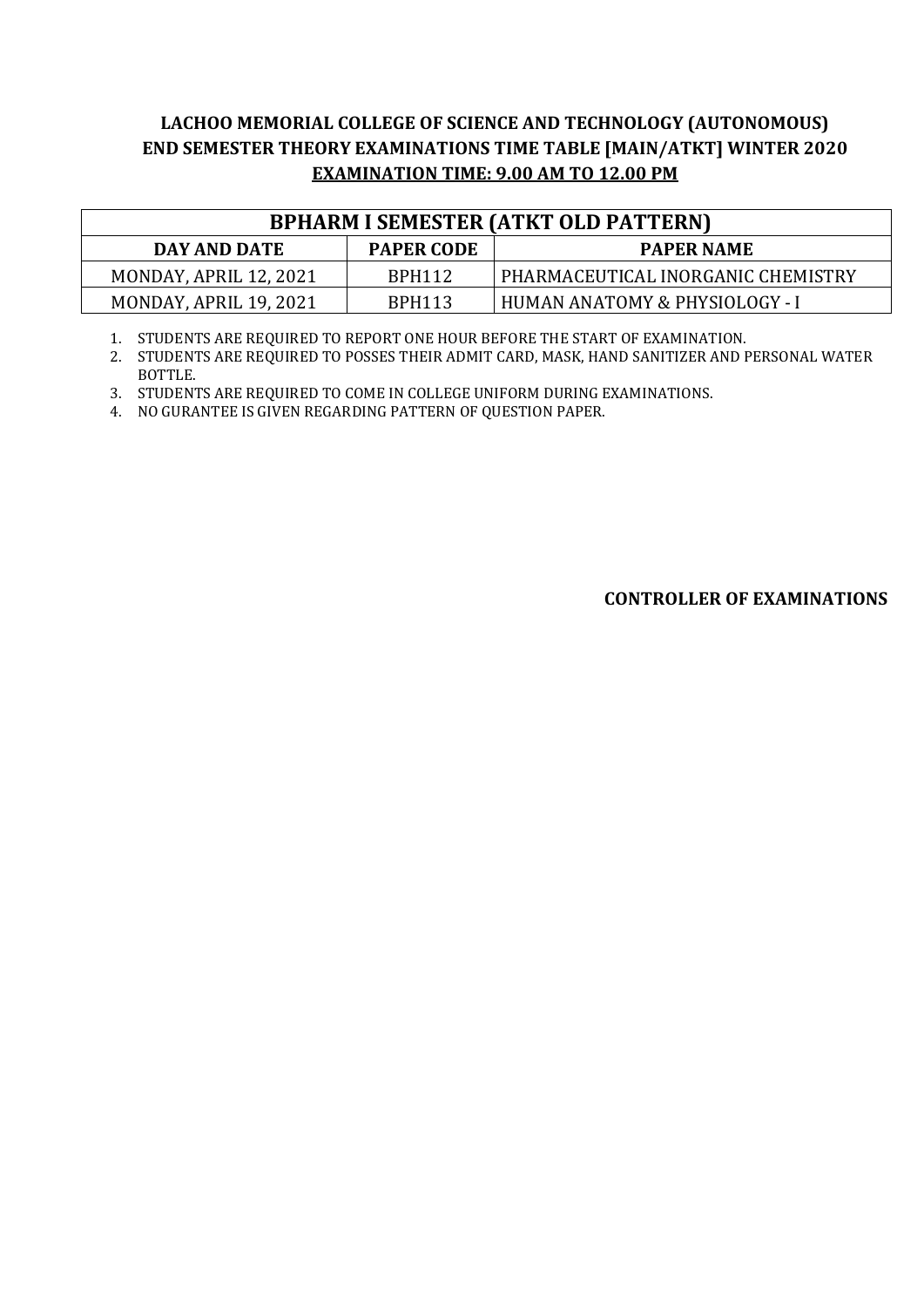| <b>BPHARM III SEMESTER [MAIN/ ATKT]</b>       |                   |                                        |  |  |
|-----------------------------------------------|-------------------|----------------------------------------|--|--|
| <b>DAY AND DATE</b>                           | <b>PAPER CODE</b> | <b>PAPER NAME</b>                      |  |  |
| SATURDAY, APRIL 10, 2021                      | <b>BP301T</b>     | PHARMACEUTICAL ORGANIC CHEMISTRY-II    |  |  |
| <b>FRIDAY, APRIL 16, 2021</b>                 | <b>BP302T</b>     | PHYSICAL PHARMACEUTICS I               |  |  |
| TUESDAY, APRIL 20, 2021                       | <b>BP303T</b>     | PHARMACEUTICAL MICROBIOLOGY            |  |  |
| SATURDAY, APRIL 24, 2021                      | <b>BP304T</b>     | PHARMACEUTICAL ENGINEERING             |  |  |
| <b>BPHARM III SEMESTER [ATKT OLD PATTERN]</b> |                   |                                        |  |  |
| FRIDAY, APRIL 09, 2021                        | <b>BPH311</b>     | PHYSICAL PHARMACY                      |  |  |
|                                               |                   | PHARMACEUTICAL ENGINEERING AND         |  |  |
| THURSDAY, APRIL 15, 2021                      | <b>BPH312</b>     | ENGINEERING DRAWING                    |  |  |
| TUESDAY, APRIL 20, 2021                       | <b>BPH313</b>     | PHARMACEUTICAL ORGANIC CHEMISTRY-I     |  |  |
| SATURDAY, APRIL 24, 2021                      | <b>BPH314</b>     | <b>CHEMISTRY OF NATURAL PRODUCTS-I</b> |  |  |
| WEDNESDAY, APRIL 28, 2021                     | <b>BPH315</b>     | <b>COMPUTER APPLICATIONS</b>           |  |  |

1. STUDENTS ARE REQUIRED TO REPORT ONE HOUR BEFORE THE START OF EXAMINATION.

2. STUDENTS ARE REQUIRED TO POSSES THEIR ADMIT CARD, MASK, HAND SANITIZER AND PERSONAL WATER BOTTLE.

3. STUDENTS ARE REQUIRED TO COME IN COLLEGE UNIFORM DURING EXAMINATIONS.

4. NO GURANTEE IS GIVEN REGARDING PATTERN OF QUESTION PAPER.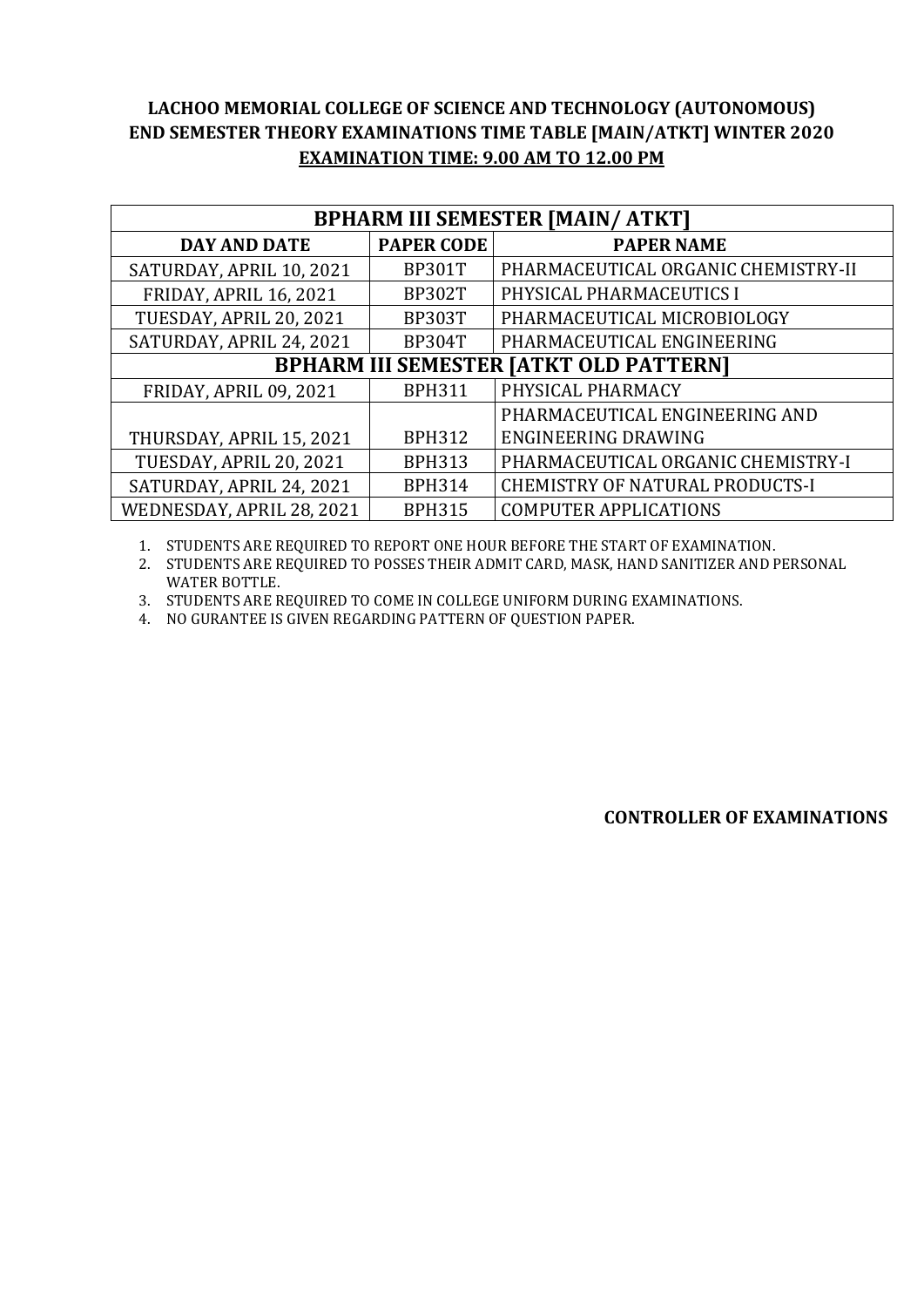| <b>BPHARM V SEMESTER (MAIN/ ATKT)</b>       |                   |                                     |  |  |
|---------------------------------------------|-------------------|-------------------------------------|--|--|
| DAY AND DATE                                | <b>PAPER CODE</b> | <b>PAPER NAME</b>                   |  |  |
| FRIDAY, APRIL 09, 2021                      | <b>BP501T</b>     | MEDICINAL CHEMISTRY-II              |  |  |
| THURSDAY, APRIL 15, 2021                    | <b>BP502T</b>     | <b>INDUSTRIAL PHARMACY I</b>        |  |  |
| MONDAY, APRIL 19, 2021                      | <b>BP503T</b>     | PHARMACOLOGY-II                     |  |  |
| FRIDAY, APRIL 23, 2021                      | <b>BP504T</b>     | PHARMACOGNOSY AND PHYTOCHEMISTRY II |  |  |
| MONDAY, APRIL 26, 2021                      | <b>BP505T</b>     | PHARMACEUTICAL JURISPRUDENCE        |  |  |
| <b>BPHARM V SEMESTER (ATKT OLD PATTERN)</b> |                   |                                     |  |  |
| <b>DAY AND DATE</b>                         | <b>PAPER CODE</b> | <b>PAPER NAME</b>                   |  |  |
| SATURDAY, APRIL 10, 2021                    | <b>BPH511</b>     | PHARMACEUTICAL MICROBIOLOGY         |  |  |
| SATURDAY, APRIL 17, 2021                    | <b>BPH512</b>     | PHARMACEUTICAL ANALYSIS             |  |  |
| THURSDAY, APRIL 22, 2021                    | <b>BPH513</b>     | MEDICINAL CHEMISTRY-I               |  |  |
| TUESDAY, APRIL 27, 2021                     | <b>BPH514</b>     | PHARMACOLOGY AND PATHOPHYSIOLOGY-II |  |  |
| FRIDAY, APRIL 30, 2021                      | <b>BPH515</b>     | PHARMACOGNOSY-II                    |  |  |

1. STUDENTS ARE REQUIRED TO REPORT ONE HOUR BEFORE THE START OF EXAMINATION.

2. STUDENTS ARE REQUIRED TO POSSES THEIR ADMIT CARD, MASK, HAND SANITIZER AND PERSONAL WATER BOTTLE.

3. STUDENTS ARE REQUIRED TO COME IN COLLEGE UNIFORM DURING EXAMINATIONS.

4. NO GURANTEE IS GIVEN REGARDING PATTERN OF QUESTION PAPER.